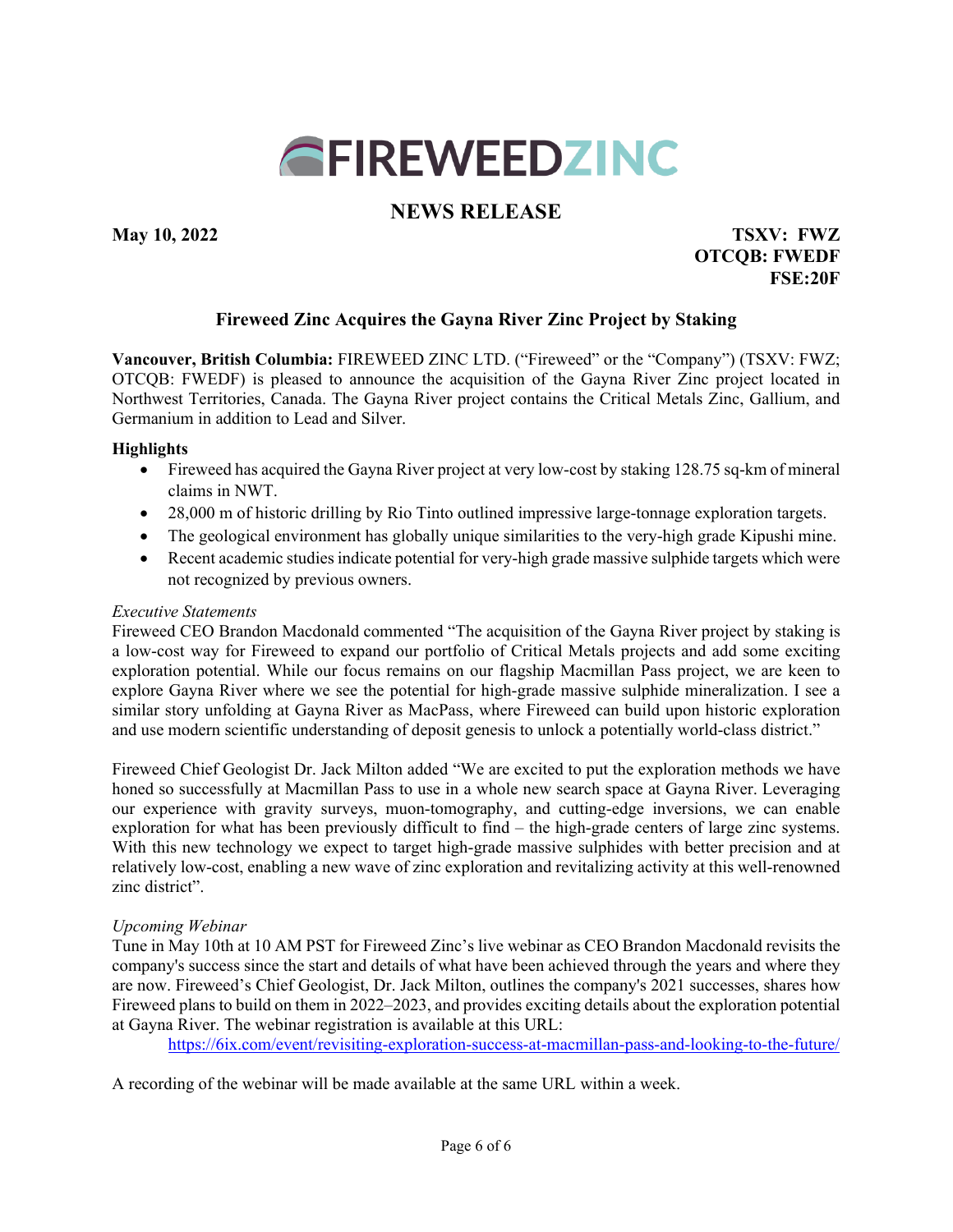### *Gayna River Project Location and History*

The Gayna River Project is located in the Mackenzie Mountains, Northwest Territories, (see Map 1) within the Gwich'in Settlement Area, the Sahtu Settlement Area, and the asserted territory of the First Nation of Na-Cho Nyäk Dun. The project is in Canada, approximately 180 km West of Norman Wells, NWT, 180 km north of the Macmillan Pass project, Yukon, and 150 km SW of the winter road between Fort Good Hope and Norman Wells, NWT. Abundant zinc-lead-silver mineralization was discovered at Gayna River in the 1970s and Rio Tinto drilled over 28,000 m in the late 1970s resulting in a large tonnage exploration target.

Rio Tinto allowed the claims to lapse believing there was low potential for a high-grade deposit at Gayna River. A recent shift in thinking behind the geological model for Gayna River shows potential for highgrade massive sulphide zones within areas that were not tested by Rio Tinto. Fireweed has acquired 100% of the Gayna River project at very-low cost by staking an area of 12,875 hectares (128.75 square kilometers) covering all the historic showings and anomalies.

#### *Gayna River Geology and Exploration Potential*

Mineralization at Gayna River occurs in veins and breccias in carbonate rocks similar to Mississippi-Valley-Type (MVT) mineralization, or Irish-type Zn-Pb mineralization. Sphalerite and minor galena occur as infill within veins, vugs, and breccias along with dolomite-calcite-quartz-pyrite. Historic grab samples contain elevated concentrations of the critical metals gallium (up to 68 ppm) and germanium (up to 15.6 ppm).

The geological environment of Gayna River is very similar to host-rocks at the high-grade Kipushi Zn-Cu-Pb-Ag-Ge mine in southern Africa. At both locations, zinc mineralization is located around large Neoproterozoic carbonate reefs – geology that is unique to only these two locations worldwide. At Kipushi, high-grade lenses of massive sulphides are located around the margins and tops of the carbonate reefs including the "Big Zinc" zone. Using Kipushi as an exploration analogue, Fireweed sees the potential for massive sulphide mineralization at Gayna River in similar reef-margin and reef-top positions that remain largely untested by historic drilling which was done on a wide-spaced grid drilling approach. The extensive zinc mineralization discovered to date on the Gayna River project is thought to represent a large zinc system that may have higher-grade centers of massive sulphide.

Fireweed cautions that although a geological comparison to the Kipushi mine has been made, the comparison is conceptual in nature, and it is uncertain if further exploration at Gayna River will result in the definition of Mineral Resources or Mineral Reserves.

Historic approaches to exploration at Gayna River relied on grid-drilling due to the typically irregular shapes of mineralized zones, sharp contacts, lack of obvious alteration, and no reliable geophysical response to the mineralization. Fireweed anticipates that modern gravity surveys and the deployment of borehole muon detectors around the favourable geological environment of the reef-tops and margins may enable the detection of density anomalies related to massive sulphide zones. This emerging muon technology has opened a search space to explore for targets that were not previously detectable by any efficient means.

#### *Gayna River Historical Drilling and Historical Estimates*

Over 28,000 metres of historic drilling at Gayna River produced historic estimates outlining the potential for large near-surface tonnages of medium zinc+lead grades over 28.5 square kilometers, demonstrating the large size potential of the hydrothermal system at Gayna River. The historic drilling intersected many zinc-rich intervals, such as 21.3 m of 8.14% zinc (hole RT-75-07), and 12.2 m of 6.65% zinc including 6.1 m of 11.25% zinc (hole RT-76-A20).

By the end of 1977, a total of 25,159 m of diamond drilling had been completed at Gayna River and formed the basis of two historical estimates. Publicly available assessment reports<sup>1-3</sup>, a published paper<sup>4</sup>,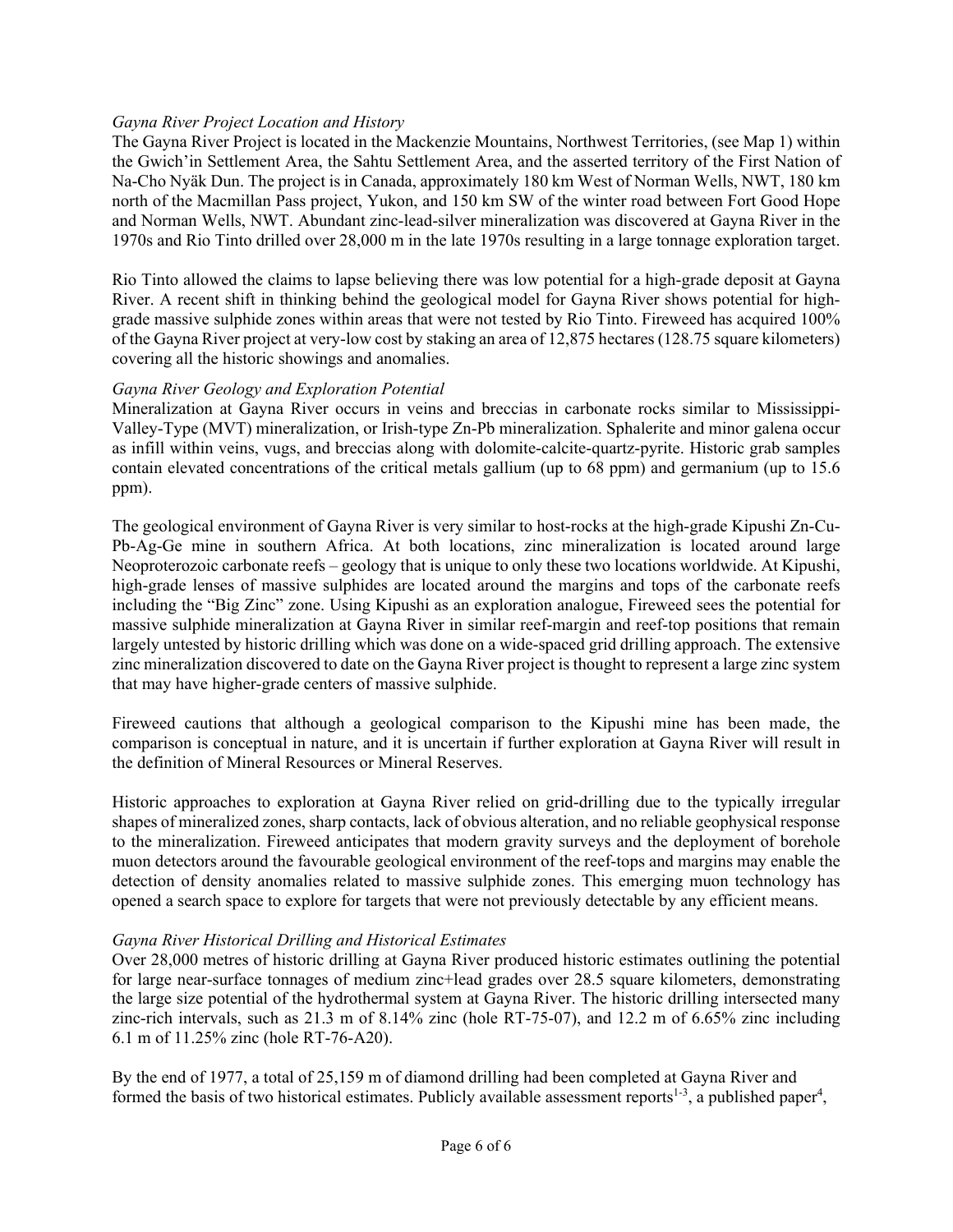and an M.Sc. thesis<sup>5</sup> describe a 1977 estimate made by Rio Tinto within "Gayna River Project Report – 1977, for Rio Tinto Canadian Exploration Ltd." by R.S. Hewton (1978) of several individual areas that combine for a total of 2,436,798 tonnes of 4.58% zinc and 0.52% Pb in what was originally termed a "reserve" but does not meet the definition of a Mineral Reserve as defined in current CIM Definition Standards on Mineral Resources and Mineral Reserves. According to current standards this estimate more closely resembles an Inferred Resource; however Fireweed emphasizes that a Qualified Person has not done the necessary validation work to classify this estimate as current Mineral Resources or Mineral Reserves. It is uncertain whether the validation work or further exploration would result in the verification of this estimate as a Mineral Resource or Mineral Reserve, and Fireweed is not treating the historical estimate as current Mineral Resources or Mineral Reserves. The following assumptions were made during the calculation of this historical estimate: 1) a 2% combined  $Zn+Pb$  cutoff grade was used with a minimum width of 2.5 m (8'), 2) Values of less than 0.05% Pb were reduced to 0% Pb, 3) no allowance was made for factors that may reduce grade such as dilution or recovery, 4) the area of influence for each hole was considered as half-way to any hole containing more than  $1\%$  Zn+Pb over 2.5 m (8'), and 15 m (50') towards lower grade holes, or in directions without drillholes, 5) thickness over the area of influence was assumed to be equal to the width of an intersection where grade exceeds  $2\%$  Zn+Pb, 6) a tonnage factor of 10.5 cubic feet per ton was used  $(3.05 \t{tonne/m}^3)$ , 7) For each area estimated, holes above 40 feet  $x$  % (Zn+Pb) over a minimum of 8' at a 2% cutoff, or holes above 60 feet% Zn+Pb regardless of grade were considered for the estimate, along with all intervening holes, regardless of grade, 8) mineralization in adjacent holes was correlated and included in the calculations only if in a roughly equivalent stratigraphic position. Work needed to upgrade or verify the historical estimates as current mineral resources includes but is not limited to: check assay validation of historical assay values; validation of drilling data; validation of geological modeling; field validation of drill collar coordinates; inspection of drill core; a geological site visit by a Qualified Person; and re-estimation using modern best practices.

The second historical estimate was more conceptual in nature and more closely resembles an Exploration Target as defined by NI-43-101 but was not originally represented as a range of tonnage and grade. Publicly available assessment reports<sup>1-3</sup>, a published paper<sup>4</sup>, and an M.Sc. thesis<sup>5</sup> describe a 1977 estimate made by Rio Tinto within "Gayna River Project Report – 1977, for Rio Tinto Canadian Exploration Ltd." by R.S. Hewton (1978) of potential for an Exploration Target of approximately 51 million tonnes of 5% combined zinc and lead. This estimate may be more conservatively represented as an Exploration Target of 30 to 50 Mt of 4.0 to 4.5% zinc and 0.0 to 0.5% lead. This potential quantity and grade are conceptual in nature. There has been insufficient exploration to define a Mineral Resource and it is uncertain if further exploration will result in the target being delineated as a Mineral Resource. Fireweed has not performed the work necessary to validate the historic Exploration Target and Fireweed is not treating the historical estimate as current Mineral Resources or current Mineral Reserves. The historic disclosed potential quantity was determined on the basis of the results from grid drilling 2000' centres over an area of 28.5 square kilometres, and focused grid drilling around the best holes at 200' centres – both grid drill programs resulted in approximately 13% of drillholes with intersections better than 40 feet x % with a 2% (Zn+Pb) cut-off grade and minimum width of 2.5 m (8'). Using the average thickness of mineralization of 4.54 m (14.9') and the average grade of 4.58% zinc and 0.52% lead it was then estimated that a thickness of 4.54 m of 5% combined zinc and lead was present throughout 13% of the 28.5 square kilometres drilled in order to define the potential quantity and grade of the Exploration Target. The estimate gave no consideration to potential continuity or amenability to mining.

Fireweed considers the historical estimates relevant as they demonstrate the large size potential of the hydrothermal system present at Gayna River and followed accepted practice at the time but does not consider the estimates to be reliable determinations of potential tonnage as the estimation methodology does not conform to the modern Canadian Institute of Mining, Metallurgy and Petroleum (CIM) Estimation of Mineral Resources and Mineral Reserves Best Practice Guidelines.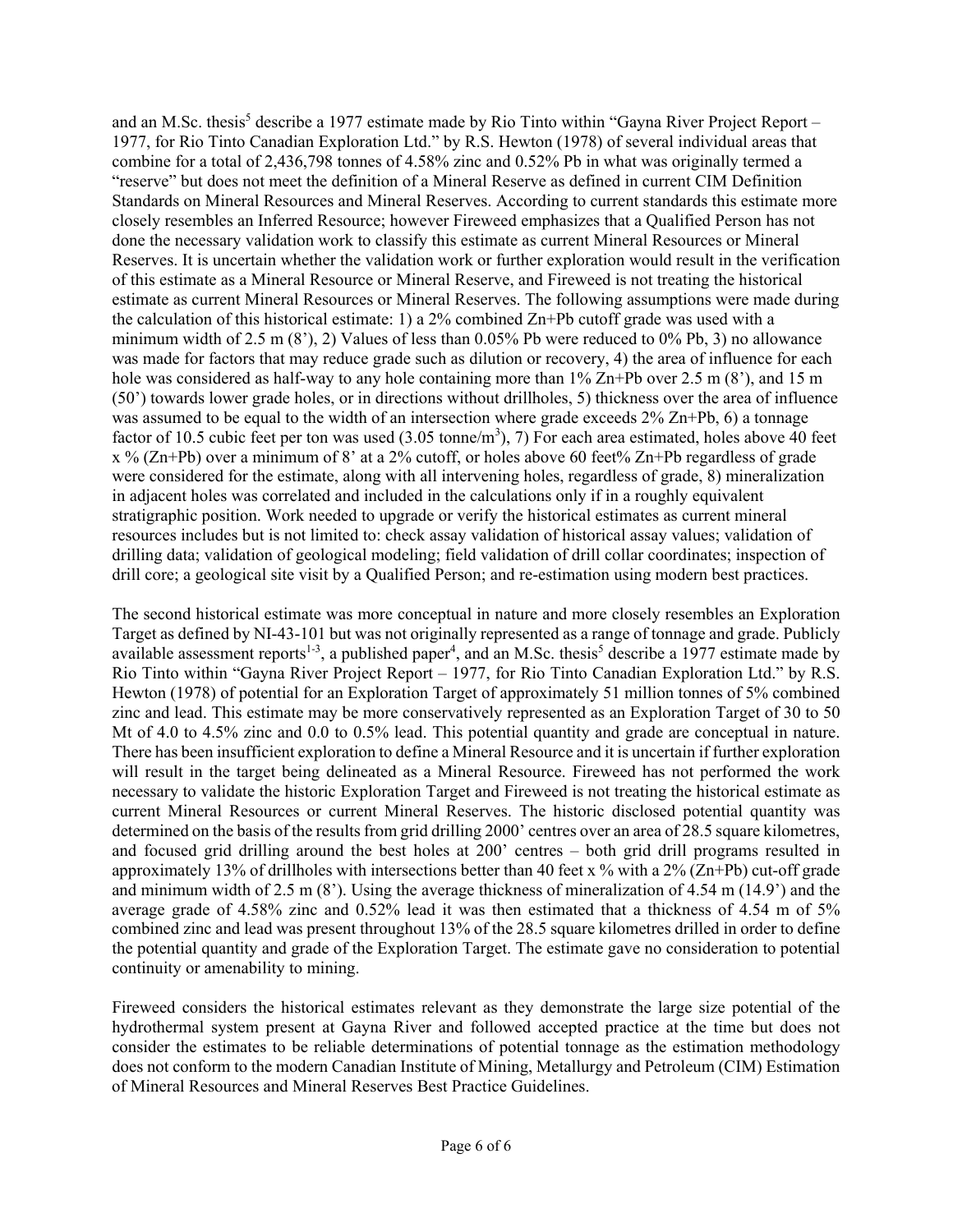#### *Qualified Person Statement*

Technical information in this news release has been approved by Jack Milton, P.Geo., Ph.D., Chief Geologist and a 'Qualified Person' as defined under Canadian National Instrument 43-101.

**About Fireweed Zinc Ltd. (TSXV: FWZ; OTCQB: FWEDF):** Fireweed Zinc is a public mineral exploration company managed by a highly experienced team of mining industry professionals. The Company is advancing its 100% owned, district-scale 940 km2 Macmillan Pass Project in Yukon, Canada, which is host to the Tom and Jason zinc-lead-silver deposits with current Mineral Resources and a PEA economic study (see Fireweed news releases dated 10<sup>th</sup> January 2018, and 23<sup>rd</sup> May 2018, respectively, and reports filed on www.sedar.com for details) as well as the Boundary Zone, Boundary Zone West, Tom North Zone and End Zone which have significant zinc-lead-silver mineralization drilled but not yet classified as mineral resources. The project also includes large blocks of adjacent claims (MAC, MC, MP, Jerry, BR, NS, Oro, Sol, Ben, and Stump) which cover exploration targets in the district where previous and recent work identified zinc, lead and silver prospects, and geophysical and geochemical anomalies in prospective host geology.

In Canada, Fireweed (TSXV: FWZ) trades on the TSX Venture Exchange. In the USA, Fireweed (OTCQB: FWEDF) trades on the OTCQB Venture Market for early stage and developing U.S. and international companies. Companies are current in their reporting and undergo an annual verification and management certification process. Investors can find Real-Time quotes and market information for the Company on www.otcmarkets.com. In Europe, Fireweed (FSE: 20F) trades on the Frankfurt Stock Exchange**.**

Additional information about Fireweed Zinc and its Macmillan Pass Project including maps and drill sections can be found on the Company's website at www.FireweedZinc.com and at www.sedar.com.

## **ON BEHALF OF FIREWEED ZINC LTD.**

*"Brandon Macdonald"* 

CEO & Director

*Neither the TSX Venture Exchange nor its Regulation Services Provider (as that term is defined in the policies of the TSX Venture Exchange) accepts responsibility for the adequacy or accuracy of this release.*

#### **Cautionary Statements**

This news release may contain "forward-looking" statements and information relating to the Company and the Macmillan Pass and Gayna River Projects that are based on the beliefs of Company management, as well as assumptions made by and information currently available to Company management. Such statements reflect the current risks, uncertainties and assumptions related to certain factors including but not limited to, without limitations, exploration and development risks, expenditure and financing requirements, general economic conditions, changes in financial markets, the ability to properly and efficiently staff the Company's operations, the sufficiency of working capital and funding for continued operations, title matters, First Nations relations, operating hazards, political and economic factors, competitive factors, metal prices, relationships with vendors and strategic partners, governmental regulations and oversight, permitting, seasonality and weather, technological change, industry practices, and one-time events. Additional risks are set out in the Company's prospectus dated May 9, 2017, and filed under the Company's profile on SEDAR at www.sedar.com. Should any one or more risks or uncertainties materialize or change, or should any underlying assumptions prove incorrect, actual results and forward-looking statements may vary materially from those described herein. The Company does not undertake to update forward‐looking statements or forward‐looking information, except as required by law.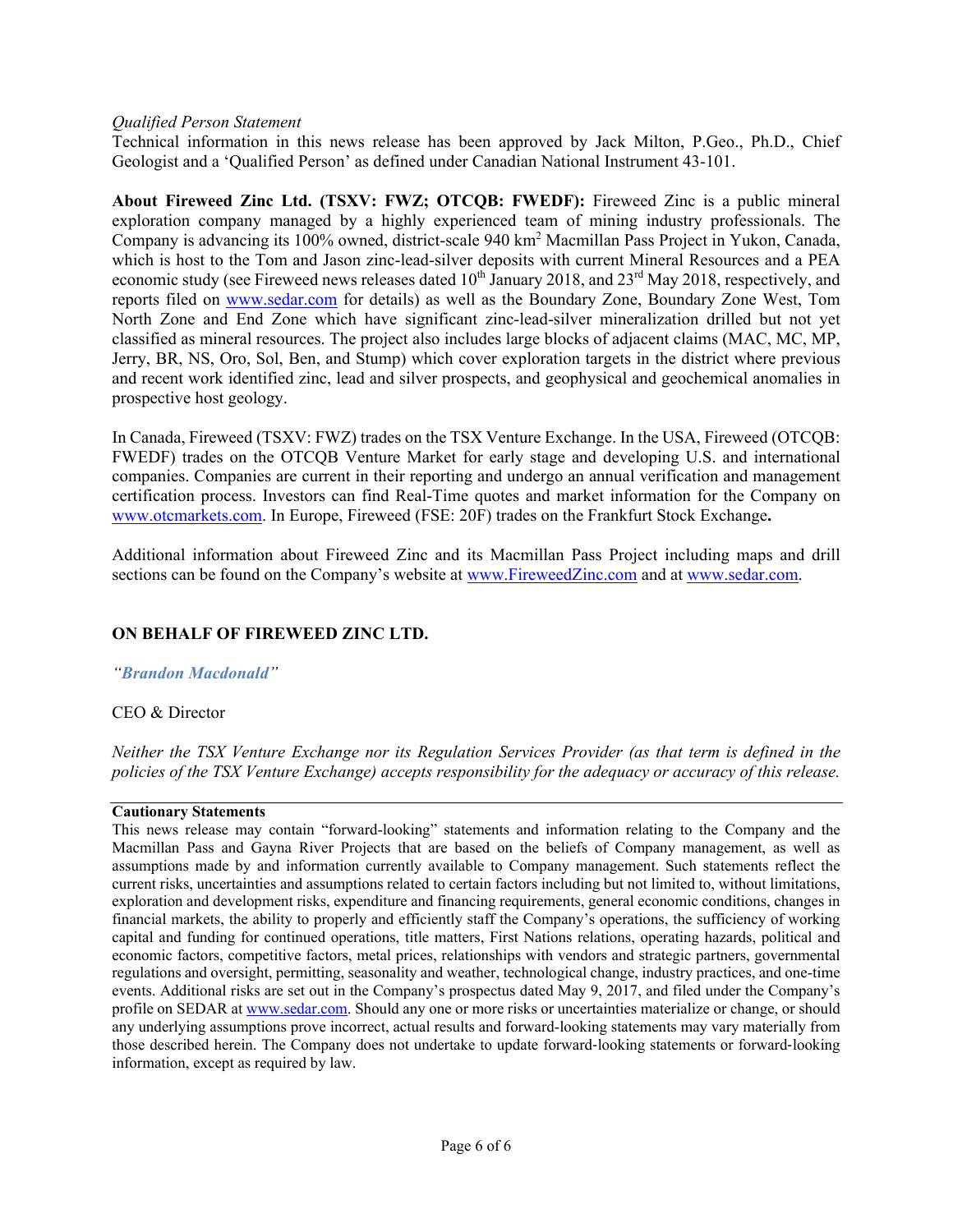The historic drilling and rock assay data referred to in this news release have not been independently validated but are considered broadly reliable as the data are derived from publicly available assessment reports authored by Professional Engineers or Professional Geologists.

#### **References**

1 2001, Downie, C.C., Geological Report for the Gayna River Property. NWT Assessment Report 084410.

<sup>2</sup> 2004, Sharp, R.J., Geological Report for the Gayna River Property. NWT Assessment Report 084713.

<sup>3</sup> 2008, Wallace, B., Atherton, C., & Sharp, R.J., Geological Report for the Gayna River Property. NWT Assessment Report 085334.

NWT Assessment Reports available at https://app.nwtgeoscience.ca/SearchHome.aspx

<sup>4</sup> 1982, Hewton, R.S., Gayna River: a Proterozoic Mississippi Valley-type zinc-lead deposit. *Precambrian Sulphide Deposits, HS Robinson Memorial Volume: Geological Association of Canada, Special Paper*, *25*, pp.667-700. <sup>5</sup> 1979, Hardy, J.L. Stratigraphy, Brecciation, and Mineralization, Gayna River, Northwest Territories, M.Sc. thesis, University of Toronto.